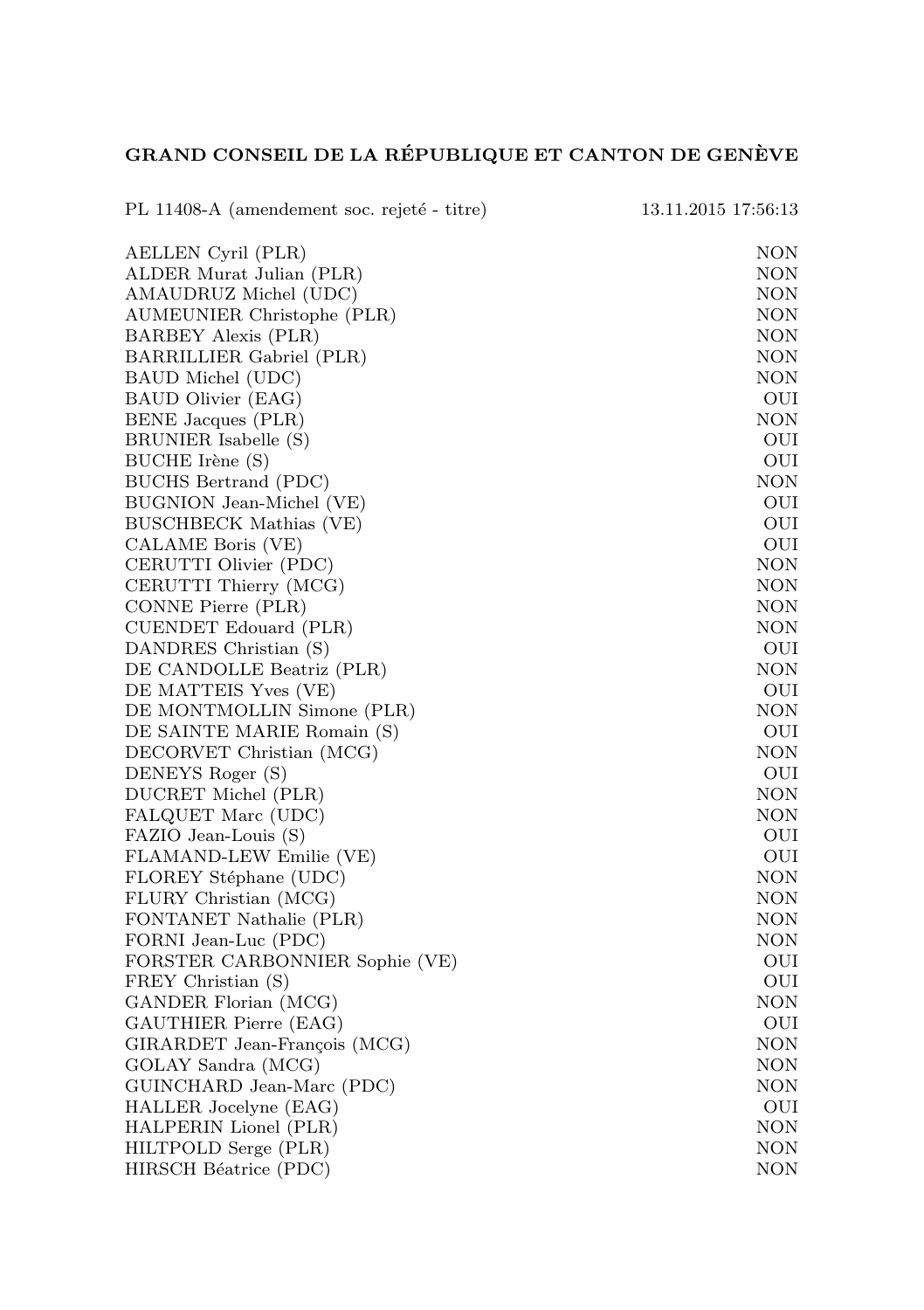| HOHL Frédéric (PLR)                 | NON        |
|-------------------------------------|------------|
| <b>IVANOV Christo (UDC)</b>         | NON        |
| JEANNERET Claude (MCG)              | NON        |
| KLOPFENSTEIN BROGGINI Delphine (VE) | OUI        |
| KLOPMANN Sarah (VE)                 | OUI        |
| LANCE François (PDC)                | <b>NON</b> |
| LATHION Jean-Charles (PDC)          | NON        |
| LEFORT François (VE)                | OUI        |
| LEYVRAZ Eric (UDC)                  | NON        |
| LUSSI Patrick (UDC)                 | NON        |
| MAENDLY Norbert (UDC)               | NON        |
| MAGNIN Danièle (MCG)                | NON        |
| MARTI Caroline (S)                  | OUI        |
| MEDEIROS Carlos (MCG)               | NON        |
| MEISSNER Christina (UDC)            | NON        |
| METTAN Guy (PDC)                    | NON        |
| MIZRAHI Cyril (S)                   | OUI        |
| MONTANT Bénédicte (PLR)             | <b>NON</b> |
| MOYARD Salima (S)                   | OUI        |
| ORSINI Magali (EAG)                 | OUI        |
| PAGANI Rémy (EAG)                   | OUI        |
| PERLER Frédérique (VE)              | OUI        |
| PISTIS Sandro (MCG)                 | NON        |
| PYTHON André (MCG)                  | NON        |
| RAPPAZ Henry (MCG)                  | NON        |
| RIEDWEG Bernhard (UDC)              | NON        |
| ROMAIN Jean (PLR)                   | NON        |
| ROSET Martine (PDC)                 | NON        |
| SANCHEZ Jean (MCG)                  | NON        |
| SAUDAN Patrick (PLR)                | NON        |
| SCHNEIDER HAUSSER Lydia (S)         | OUI        |
| SELLEGER Charles (PLR)              | NON        |
| SOBANEK Marion (S)                  | OUI        |
| SORMANNI Daniel (MCG)               | NON        |
| SPUHLER Pascal (MCG)                | NON        |
| STAUFFER Eric (MCG)                 | NON        |
| VALIQUER GRECUCCIO Nicole (S)       | OUI        |
| VANEK Pierre (EAG)                  | OUI        |
| VELASCO Alberto (S)                 | OUI        |
| VOUMARD Jean-Marie (MCG)            | NON        |
| VUILLOD Georges (PLR)               | NON        |
| WENGER Salika (EAG)                 | OUI        |
| WENGER Thomas (S)                   | OUI        |
| WICKY Raymond (PLR)                 | <b>NON</b> |
| ZACHARIAS Ronald (MCG)              | NON        |
| ZAUGG Christian (EAG)               | OUI        |
| ZWEIFEL Yvan (PLR)                  | NON        |